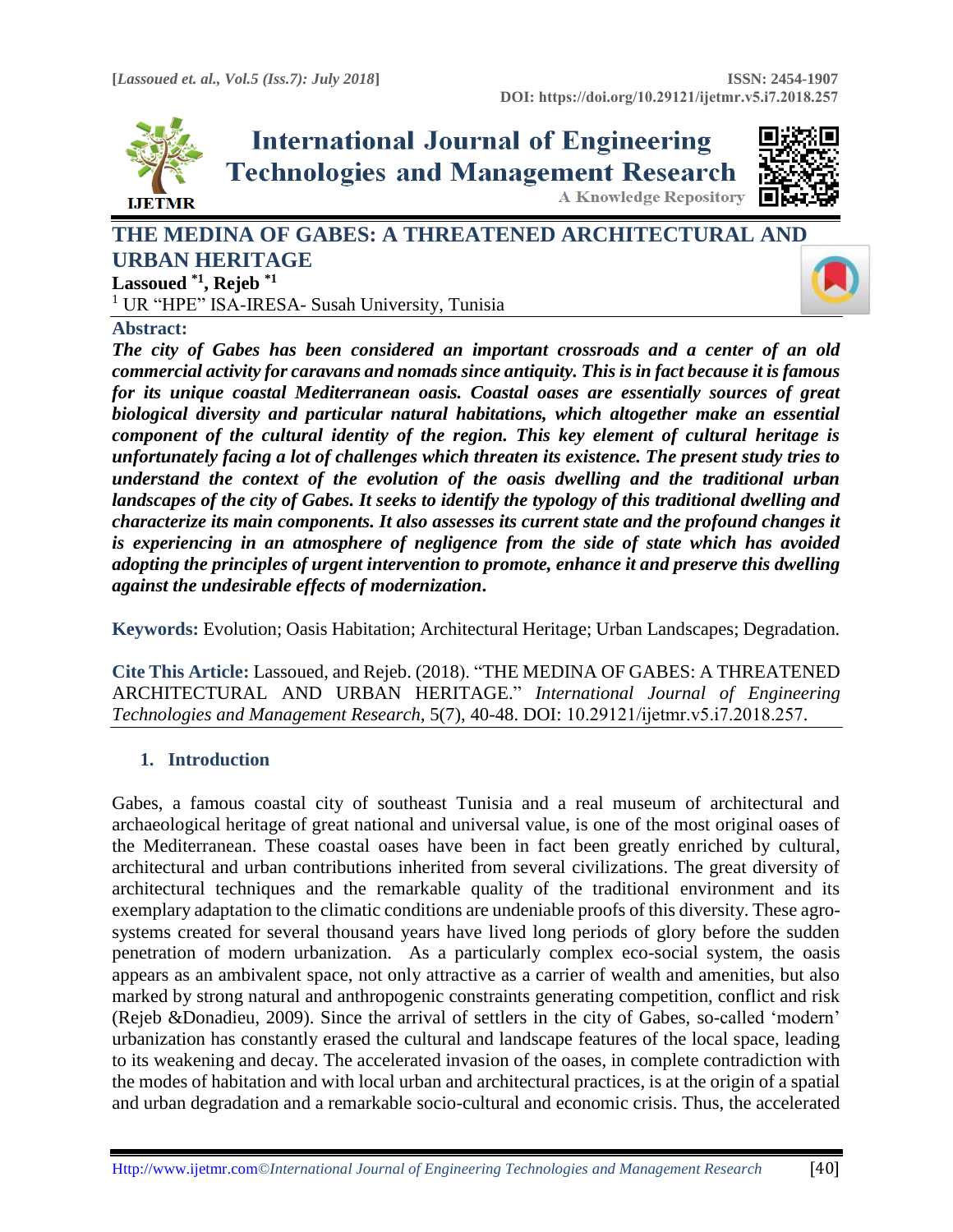urbanization of these spaces disintegrates the originality of the oasis's cultural and urban landscapes and leads to the decrease and erosion of the architectural heritage.

This study aims at analysing the context in which urban landscapes in the oasis of Gabes evolved in a context of government disengagement and traditional oasis dwelling degradation. This article evaluates the strong changes in this habitation which is an essential component of the cultural identity of the region.

### **2. Materials and Methods**

#### **2.1. The Urban Evolution of the City of Gabes**

#### **Gabes in Antiquity**

The city of Gabes owes its existence to its strategic location and its coastal oases. It was not easy to exactly define its old location. Probably, the first created nucleus was located on the hill of SidiBoulbaba, indeed, Abid Bechraoui asserted that: "Tacapas was located on the hill of the sanctuary of SidiBoulbaba, a few hundred meters south of Menzel..." (Bechraoui, 1980). J. Hilaire confirmed: "The ancient city did not only cover the hills of SidiBoulbaba, it also extended to the site of the village of Menzel ... It is probable that the ancient city occupied a site wider than the perimeter of SidiBoulbaba, Menzel and Jara..." (Hilaire, 1900). In addition, questions arise as to the date and origin of the city of Gabes. "[…] Berber for some, she is a Phoenician foundation for others." (Bechraoui, 1980) Indeed, the abundance of natural sources that have arisen in this semidesert region has surely attracted "the indigenous populations who ... would have built the embryo of Tacapas ..." (Ibid). Its strategic location was quickly perceived by the Phoenicians who "upgraded the site by making Tacapas an emporium" (Ibid)

Then, it was taken by the Carthaginians who colonized it and gave more importance. After that, it passed to the Romans who made it a colony. A second advancement followed in the Christian era. Certainly, the strategic and economic interest played a big role in the valorization of the city; indeed several caravan routes were created allowing Rome to penetrate far into the Sahara (Fig.1).





(Source : geoconfluences.ens-lyon.fr)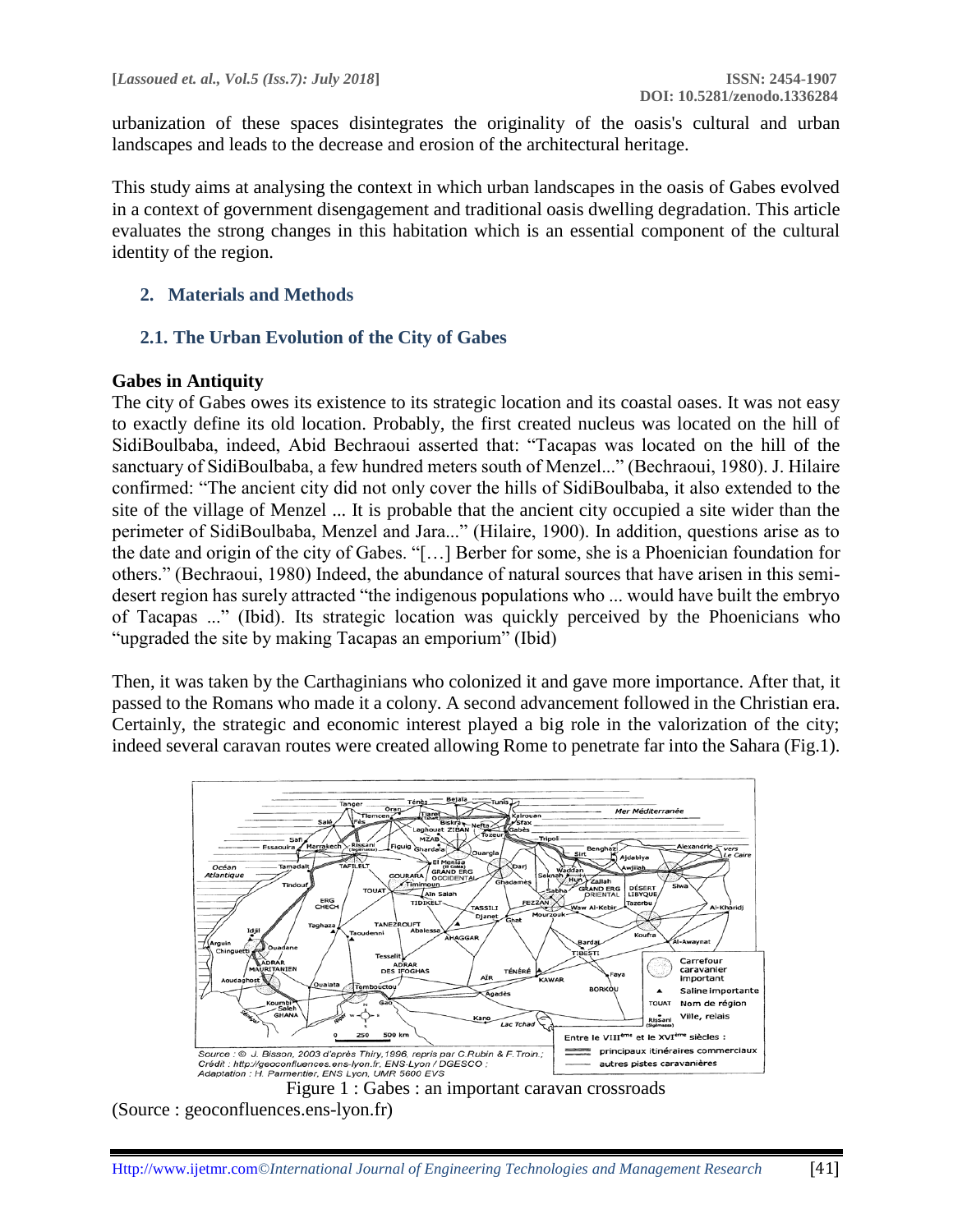But the passage of vandals and Byzantine colonization left no traces; this is what explains the lack of information relating to this prosperous period (ibid.). The conquest of Gabes by the Muslims was between the years 34 and 50 of the Hegira (AH). The region has experienced significant economic and agricultural development that has been described in several works by Arab historians and geographers of the Middle Ages, such as Al Idrissi, IbnHawkal, Al Yaakoubi and Al Bekri who wrote in his book translated by De Slane: "Gabes is a large city surrounded by a wall of large stones and an ancient construction. It has a strong citadel, several suburbs, bazaars and caravanserais, a magnificent Djamea (mosque) and a large number of baths..." (Al Bekri, 1913). The former nucleus, called Menzel, forms a harmonious entity characterized by a place sheltering the various socio-collective facilities such as the mosque, the 'Hammam' and the 'fondouk', it ensures a dense and readable organization of the fabric. The building is located near the oasis and forms a clear and rigorous limit. The district of Jara is one of the suburbs of the city of Menzel.

#### **Gabes Under the French Colonization**

During the colonization of the country, the French built their own urban city called 'BabBhar' occupying the edge of the oasis in the vicinity of the sea. This new district was characterized by an orthogonal plan in checkerboard, with two main channels bringing together the majority of services and commercial premises. During this period, the settlers directly noticed the strategic position of the city, considered as a desert gateway and a crossroads city. Along this maritime identity, the conquerors created one of the most important French military caserns by building several military camps in the city (housing up to 20,000 soldiers), in addition to an airstrip (aerodrome) which allowed them to control the maritime routes, land and Sahara all over southern Tunisia (Fig. 2).



Figure 2: Military camps in the city of Gabes (Personal realization from the plan of Gabes 1942)

#### **Gabes After the Independence: The Policy of Industries and Services**

Following independence, Gabes experienced an economic slowdown aggravated by the two floods of the Gabes Wadi in 1959 and in 1962 and "The growth of the districts of Jara, Menzel and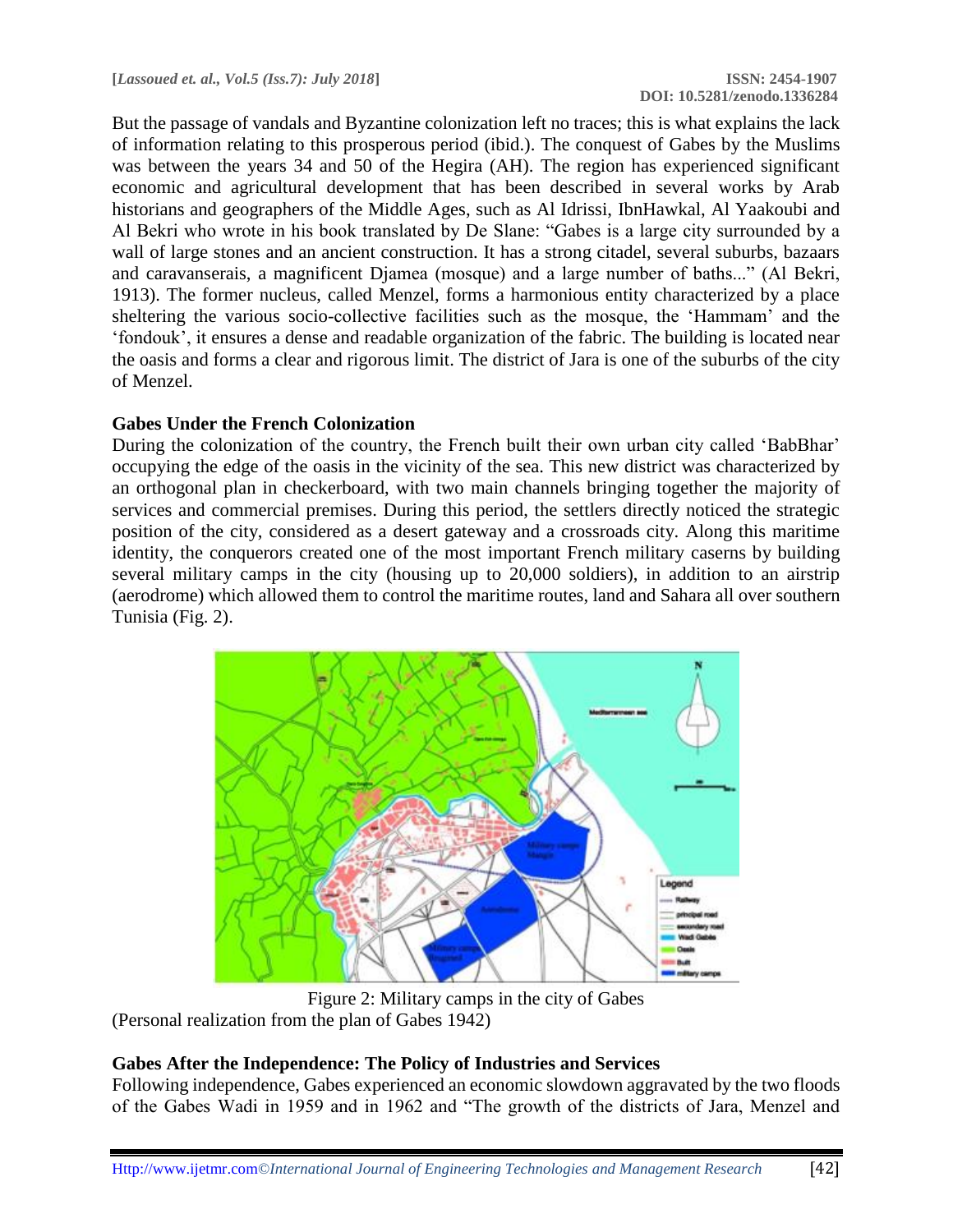SidiBoulbaba was slow and the urbanization developed while turning its back to the sea and remaining open on the oasis ..." (Bayrem, 2015), given the nature of the Gabesian who is attached to the oasis which still occupies the main function of his city. However, the political decision has designated Gabes for the establishment of a major chemical plant. In recent years, the establishment of a university campus in the south of the city has constituted a pole of economic and cultural influence, but which has contributed with the chemical pole to an important urban extension (Tahar, 2006).

## **2.2. Methods**

An analysis of the study site was mandatory, we opted for:

- 1) A historical knowledge of urban and oasis landscapes, practices and uses to ensure comparison between the old and the present.
- 2) A realization of an analysis and field observations to better understand the oasis inhabitants and their development.
- 3) The development of a database through the collection of photographs, images, plans, etc. in order to facilitate the analysis of the organization of the oasis inhabitants and the architectural components and to develop an idea about its transformation and degradation. In fact, photos represent the best device that makes citizens aware of their landscapes.
- 4) Social surveys on the uses and knowledge of oasis architecture as well as the methods of preservation and improvement of the architectural and urban heritage.

### **3. Results and Discussions**

### **3.1. Traditional Oasis Habitation**

The open oasis house of oasis corresponds to the type known under the name "Houch" or patio house around which is space is organized. These buildings are mostly single-storey, providing both a residential and agricultural functions. In fact, they represented a sort of extension to the agricultural parcel where activities related to the farm were practiced (raising goats, sheep and donkeys, drying tobacco and other ancillary works).



Figure 3: Ground floor plan of « Dar Khraief »

(Source: INP, 2004)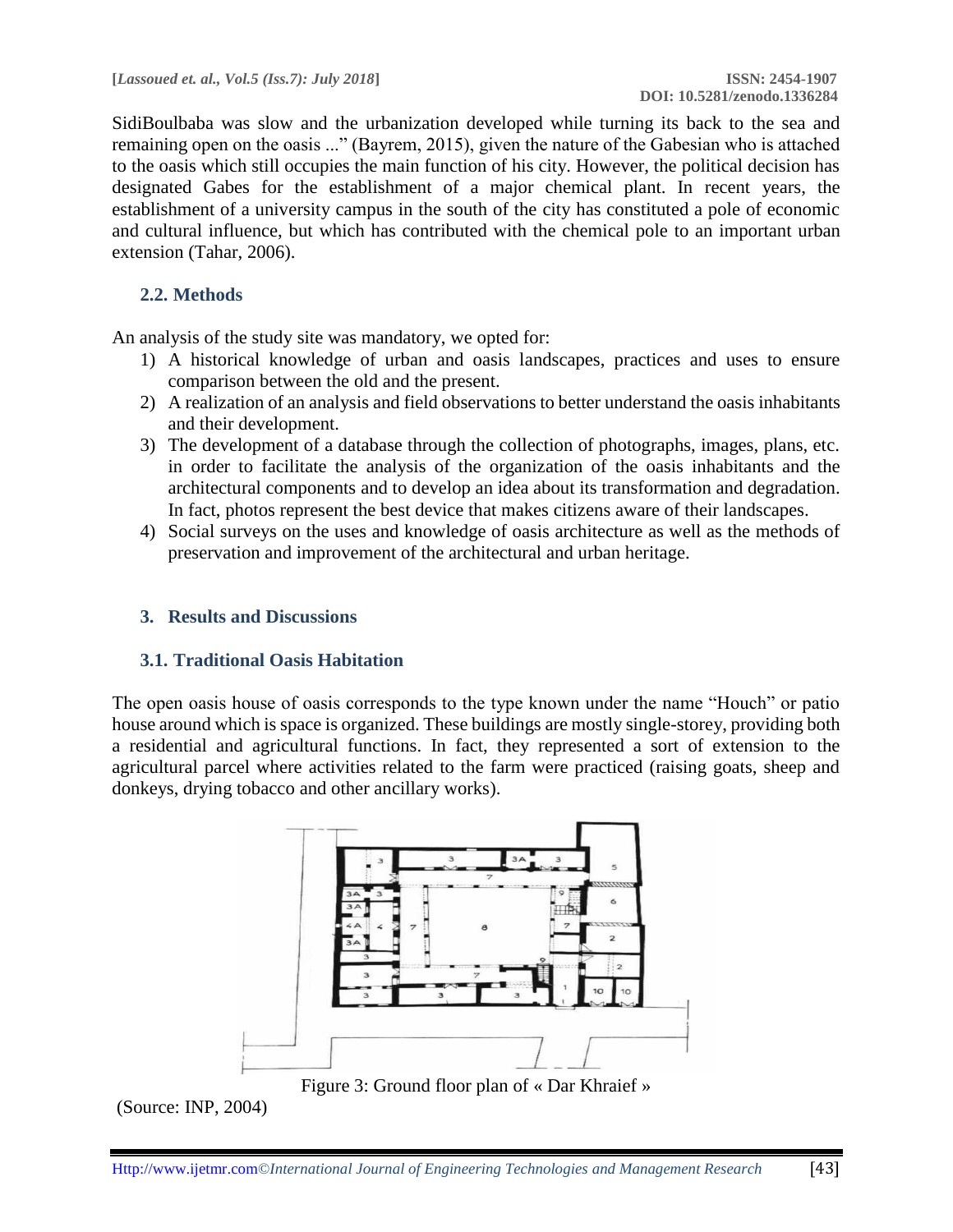From Fig. 3 representing the plan of "Dar Khraief", a typical building of the medina of Gabes, we can clearly identify the main parts of the oasis house which are:

**A main access door** high enough to allow the animals used in the oasis to transport crops brought from the oasis and elsewhere (Fig. 4). In fact, the front door is usually the only opening on the main façade of the house.



Figure 4 : Photo of a main access door of a traditional dwelling (Photo Lassoued, 2015)

- One or two vestibules representing a sort of partition that protects the intimacy of the household while providing shelter against the heat wave at nap time, while performing other functions that include: the head of the family uses it to receive visitors and the woman employs it as a workshop to do some housework alone or in the company of neighbors and relatives such as the preparation of annual provisions, wool weaving...
- **A big patio** for the accomplishment of certain household tasks and for the transformation of some products: the drying of dates, olives, pepper, etc.
- **The rooms** that are generally used for sleeping and storing goods and blankets and other everyday consumer products for the whole family, so that several married brothers as well as the head of the family can cohabit in the same house.
- In each house, there was a **"Makhzen"** which played the role of storeroom for the family. People had the habit of storing food stuff in anticipation of hazards. The most commonly stored commodities were dates, olives and cereals (wheat, barley, etc.). In addition, almost all homes had **wells** to collect rainwater for drinking and all day-today activities.



Figure 5: Frontal view of "Dar Khraief"

(Source: INP, 2004)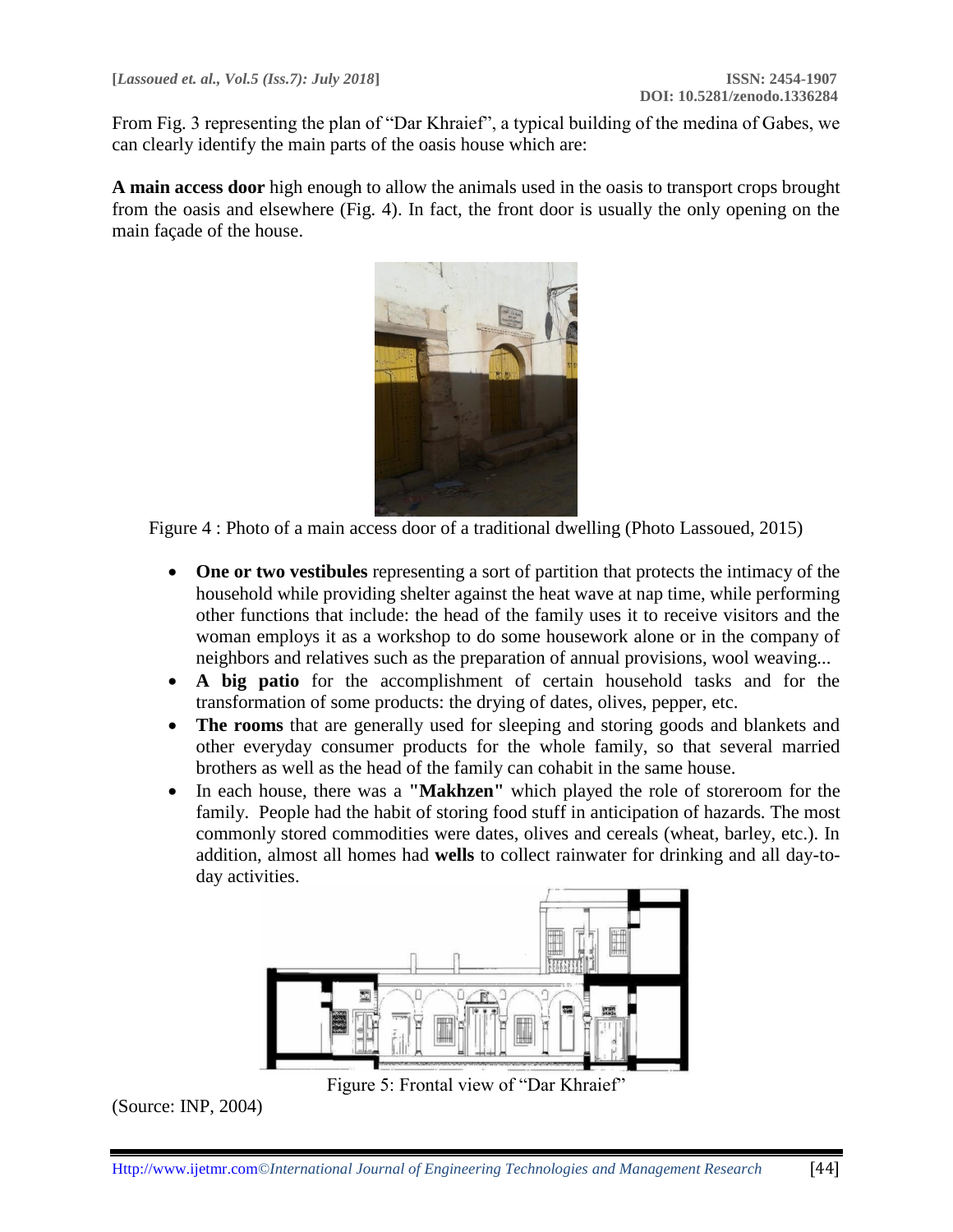Farmers lived in the plots and the extended family cohabited on the same property but always kept a great harmony between the building and the palm plantations.

They became accustomed to using all the materials provided by the oasis to build and furnish their houses (trunks of palms for covering roofs and making doors, palms for fences and various utilitarian objects: baskets, hats, carpets, date kernels also served as food for animals, etc.) (CRDA, 2015). The cut stone was also used for the construction of the load-bearing walls.

### **3.2. The Transformation of the Urban Landscapes of the City**

#### **The deterioration of Oasis Dwellings**

As seen in the photos (Fig.6), the cement brick constructions have replaced the traditional houses around the oases because of the fragmentation of these houses and their transformation into several houses usually quite disfigured. In the same way, oasis dwellings have witnessed the alterations of the random interventions of the residents who do not respect the architectural specificity by using materials foreign to the traditional prescriptions (introduction of industrial brick, cement, steel, wall tiles with industrial painting and non-matching colors), by adding new spaces that do not conform to the typology of old structures or by carrying out commercial activities unrelated to the vocation of these dwellings.



Figure 6: Brick and concrete constructions invading the Medina (Photo Lassoued, 2015)

The oasis habitation has undergone typological transformations that are volumetric, structural and spatio-organization. The origins are diverse and not necessarily related to the abandonment of some traditional building materials and techniques. The adoption of an urbanisation code that marginalizes the introverted architecture (i.e. a patio house without external facades) in favor of an extroverted architecture is one of reasons. Also, the reconstruction of structures and superstructures with modern materials (concrete, steel and other products...) causes transformations often carried out during the renovation operations that may not directly disturb the original spatial organization the way it affects the structures. The new spatial organization, which takes the form of a new allocation of spaces (bedroom, living room, dining room, etc.) and the adoption of organizational schemes from elsewhere and the superposition of several social practices of space, often generates certain conflicts between forms and functions. Finally, the transformations and redevelopment works that consist of the superimposition of two social practices of space (one traditional and the other 'modern') by a phenomenon of acculturation cause important problems.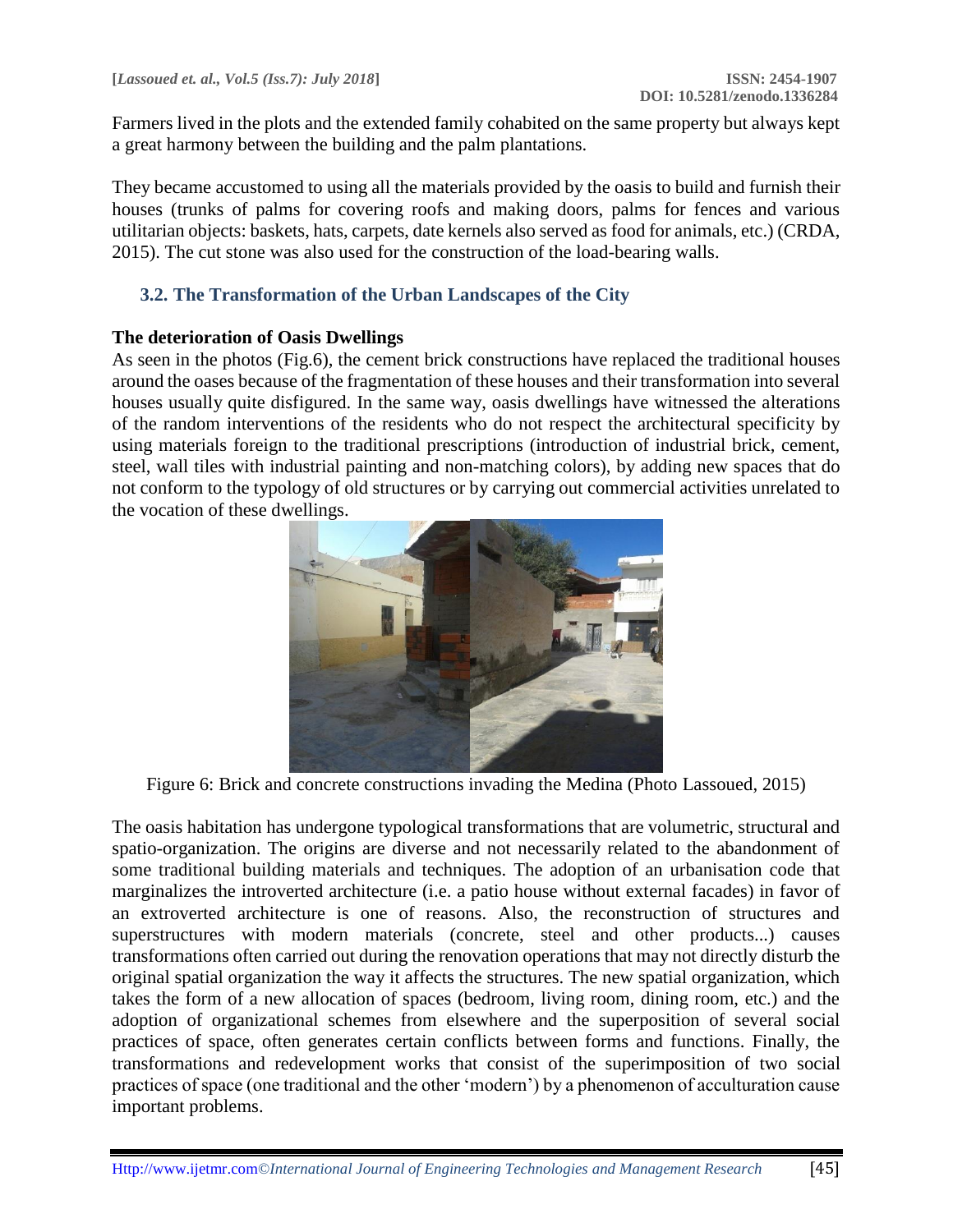These transformations can be explained by the socio-economic and cultural evolution experienced in the whole country of Tunisia. Economic development has led to improved living conditions and a noticeable population growth. The social evolution has been marked by a restructuring of the community's way of life, as a result of the privatisation in economic production. This process ultimately resulted in the transition from the traditional patrilocal dwelling to the so-called 'modern' individual dwelling. The traditional architecture characterized by the fixity of its forms no longer provides sufficient responses to new needs that are emerging in terms of housing.

### **The Deterioration of the Old Urban Fabric**

The orientation of public policies towards industrialization after the country's independence and the creation of a university pole in recent years have provoked a large flow of workers wishing to find employment opportunities in the industrial complex, with the significant number of students attending the university campus. In response to this influx of workers and students, urbanization began to increase with the increase of the urban population and to win over the oasis; there is a significant invasion of the agricultural land by homes of all types causing the modification and degradation of the urban landscape of the medina, despite the ban on construction in the oasis.

| <b>State of degradation</b> | <b>Menzel</b> | .lara |
|-----------------------------|---------------|-------|
| Very degraded               | 10.9%         | 12.3% |
| Moderately degraded         | 29.9%         | 40.5% |
| Little degradation          | 59.2%         | 47.2% |

| Table 1: State of degradation of the old urban tissues (INP, 2004) |
|--------------------------------------------------------------------|
|--------------------------------------------------------------------|

The table 1 adapted from the work of the National Institute of Heritage (INP) in 2004 shows that these old fabrics represent a disparate case at a very advanced level requiring an urgent intervention that contributes to preserve their specific urban and architectural origins.

The transformations of the old districts and the degradation of the buildings have reached an alarming level. In fact, these homes are also under the effect of the illusory attractiveness of newly created urban centers. Their inability to provide the needs of modern life in terms of equipment, services, infrastructures and means of communication, accelerates the deterioration of these nuclei of ancient civilization.

Oasis dwellings are in a state of general decline and neglect due to the departure of their original inhabitants who cannot or no longer wish to provide them with the necessary maintenance work, because of the break-up of the family and the distribution of property between the inheritors.

In addition, the lack of administrative management by the competent authorities (especially after the revolution of January  $14<sup>th</sup>$ ,  $2011$ ) contributed to the proliferation of these abuses and the disintegration of the urban landscape of the medina of Gabes.

This uncontrollable transformation of the oasis habitation trivializes the traditional urban landscape, deteriorates its original character and depreciates its material and symbolic values (Fig. 7).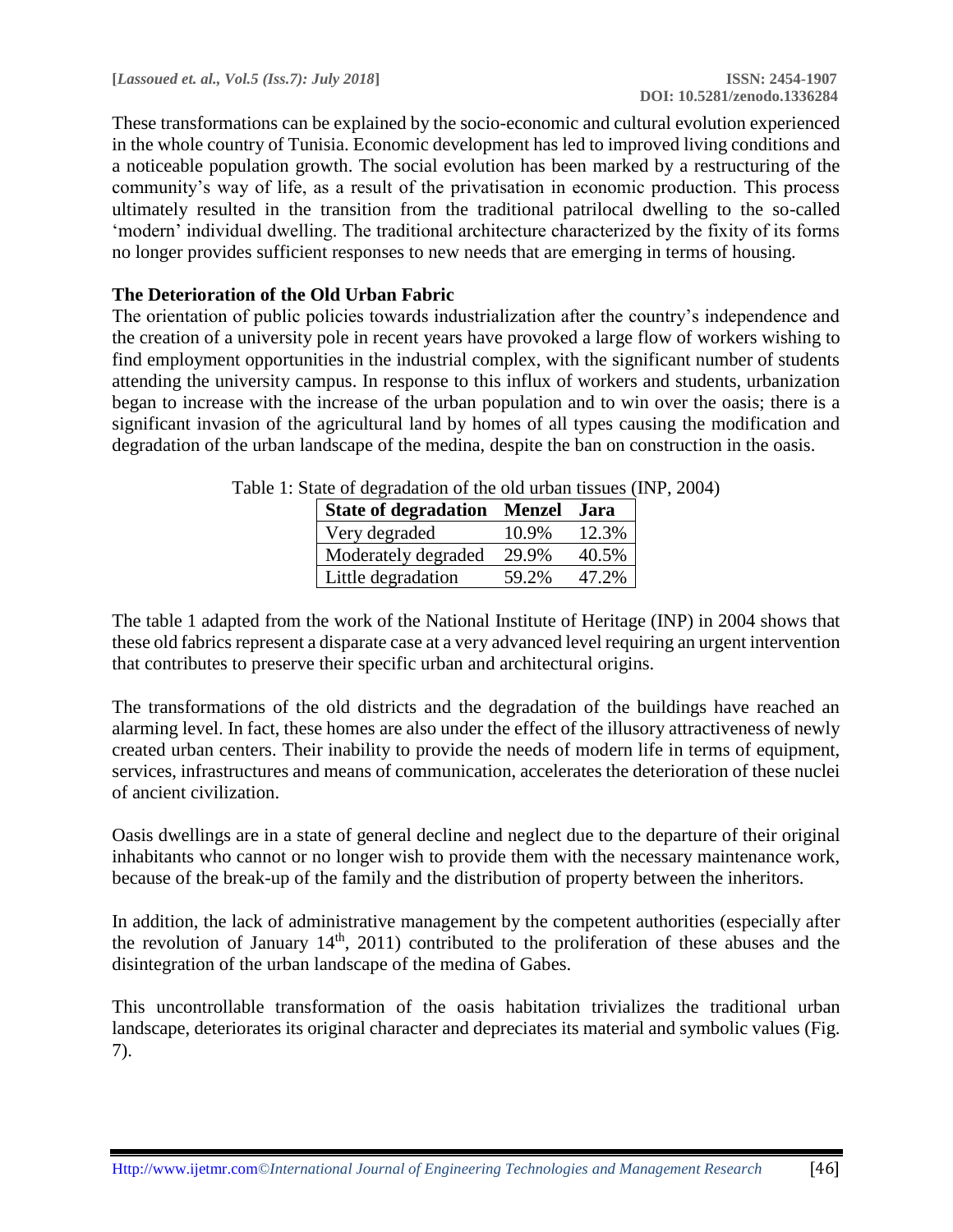

Figure 7: Disruption of urban landscapes

(Photo Lassoued, 2015)

#### **4. Conclusions and Recommendations**

Since the UNESCO's adoption of the World Heritage Convention in 1972, a number of experiences have shown the economic value of cultural heritage in the development of many countries. The concept of heritage, which has been extended from the historical monument isolated from its context to the historical site in all its spatial, temporal and socio-cultural dimensions, has today become a decisive tool in development policies. This renewed interest in valuing the cultural wealth of a territory and preserving it against the undesirable effects of modernization poses several problems. Efforts to improve the living conditions of the population through the implementation of infrastructure, equipment and basic services have caused an irreparable damage to the landscape and the environment. Therefore, a problem of adaptation of the new socioeconomic needs to the interest of conservation and enhancement of the elements of the past becomes necessary. In the coastal oases of Gabes, which represent vulnerable and very sensitive ecosystems, the implementation of the new urban requirements ravages the important surfaces of these oases and accelerates their degradation and abandonment.

In Gabes, the profound changes that are transforming the territory in the context of 'modern' urbanization particularly embody the problematic issue of the reconciliation between the rehabilitation of the architectural heritage (an aspect of identity and a factor of local development) and the improvement of the living conditions of a population in continuous growth (access to basic services, equipment and infrastructures ...). It is therefore necessary to accelerate the intervention in these territories before they disappear one day.

#### **Acknowledgements**

We would like to thank everyone who contributed to this research, especially the executives and staff of the National Institute of Heritage (INP) of Gabes.

#### **References**

- [1] Al Bekri, A. Description of North Africa; translated by De Slane. 1913. 405.
- [2] Bayrem N., Oasian agriculture and the territorial challenges: Case of the periurban oasis of Gabes. PhD thesis in landscape, territory and heritage of the Chott Meriam Higher Agricultural Institute; 2015. 284p.